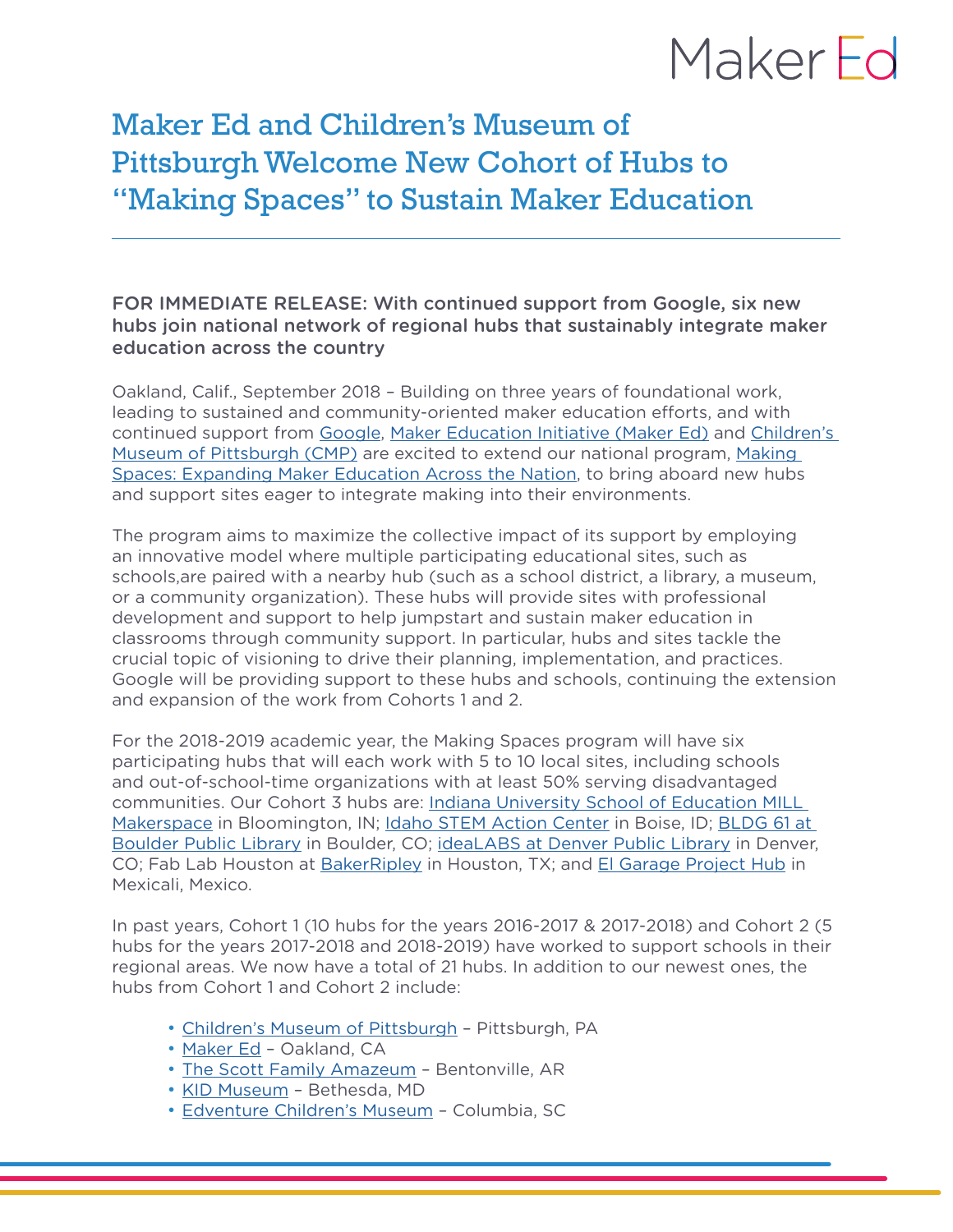# MakerFd

- [Montshire Museum of Science](http://montshire.org/) Norwich, VT
- [Albemarle County Public School District](https://www2.k12albemarle.org/Pages/default.asp)  Charlottesville, VA
- [Digital Youth Network at DePaul University](http://digitalyouthnetwork.org/)  Chicago, IL
- [San Mateo County Office of Education](https://sites.google.com/smcoe.org/makelearn/home) Redwood City, CA
- [The Bubbler at Madison Public Library](http://www.madisonbubbler.org/) Madison, WI
- [Betty Brinn Children's Museum](http://www.bbcmkids.org/) Milwaukee, WI
- [Digital Harbor Foundation](http://www.digitalharbor.org/)  Baltimore, MD
- [Fort Worth Museum of Science and History](http://www.fwmuseum.org/) Fort Worth, TX
- [Science Museum of Minnesota](https://www.smm.org/)  St Paul, MN
- [Sonoma County Office of Education](http://www.scoe.org/)  Santa Rosa, CA

Overall, the impact of their work is significant:

More than 100 schools have been served in the first two years of the program, and as part of those efforts, more than \$390,000 have been raised to support the growth, development, and sustainability of maker-centered learning in these regions.

Through focused efforts on professional development and community building, the network of hubs have worked together to learn from and share experiences. Each approaches the program with a different lens, and in turn, they have expressed that "the ways that the hubs in the network have envisioned this project is different than I would have. I love seeing and becoming inspired by the variety of different ways to make this project work." In addition, "[the program] has given us an opportunity to experiment with models for how we can leverage our assets as experienced maker educators to offer services to schools that want to learn from our work."

This work all started in 2015-2016, when CMP piloted a year-long run of the program with 10 schools in Southwestern Pennsylvania that collectively raised more than \$100,000 to launch maker education in their schools. Based on lessons learned during this pilot phase, CMP also developed the Making Spaces toolkit to support the trajectory, professional development, and visioning of regional hubs and sites. "We are thrilled to be able to scale this program to the national level to get more resources to more youth so they can start tinkering, creating and making," says Jane Werner, Executive Director of Children's Museum of Pittsburgh. "A unique program that began in our region can now benefit youth around the country."

Maker Ed's Executive Director Kyle Cornforth adds, "Building capacity regionally is a critical part of our strategy to utilize maker-centered learning to transform educational experiences for every child, and we are so honored to do this work in partnership with CMP and Google. This new cohort brings us to 21 hubs around the country, and I can't wait to see how the learning, growth, and collaboration of these amazing new regional hubs will push our collective work forward." For more information, please visit the Making Spaces program website at [makered.org/making](http://makered.org/making-spaces)[spaces](http://makered.org/making-spaces).